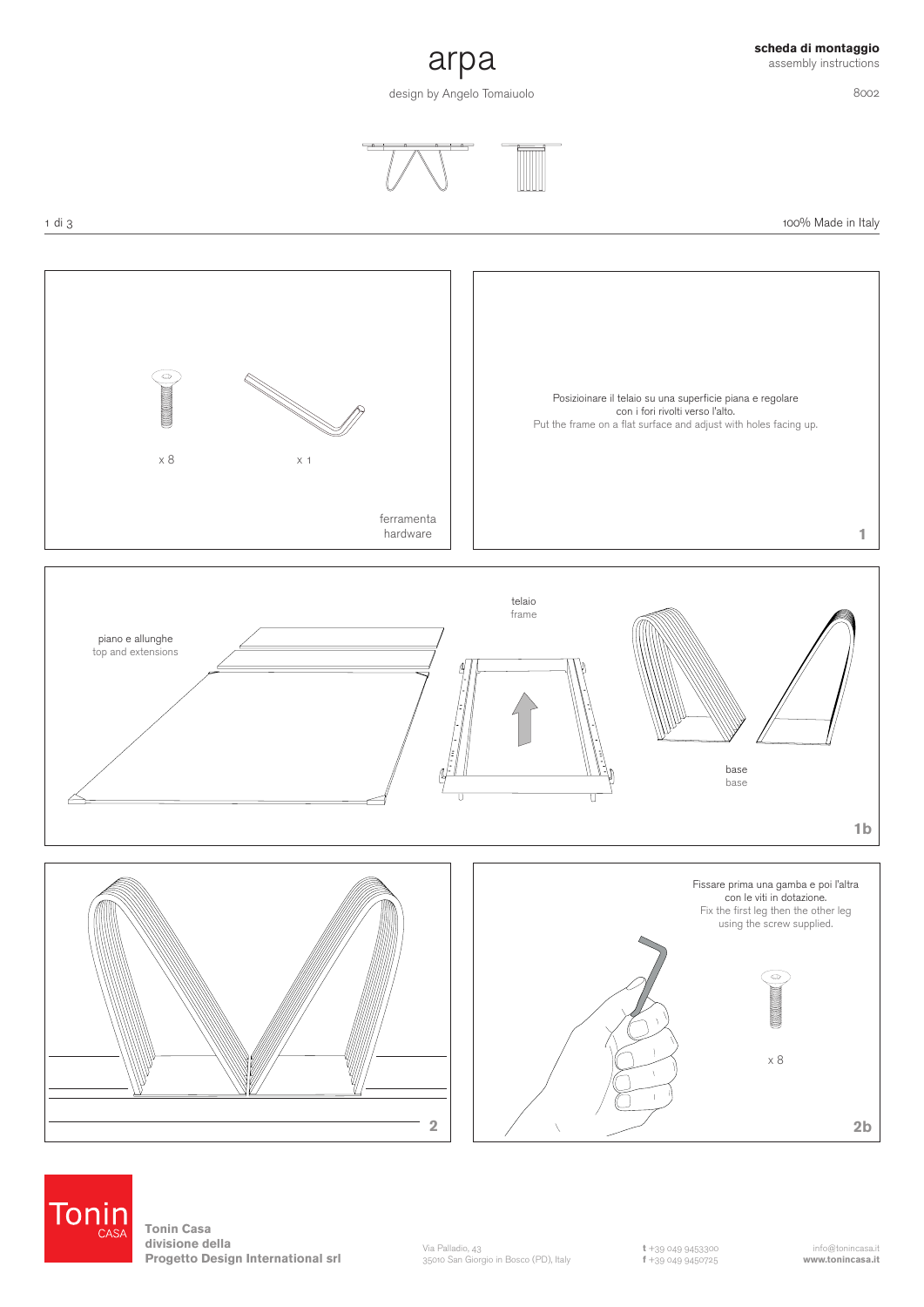## **scheda di montaggio** assembly instructions

8002

100% Made in Italy



design by Angelo Tomaiuolo







**Tonin Casa divisione della Progetto Design International srl**